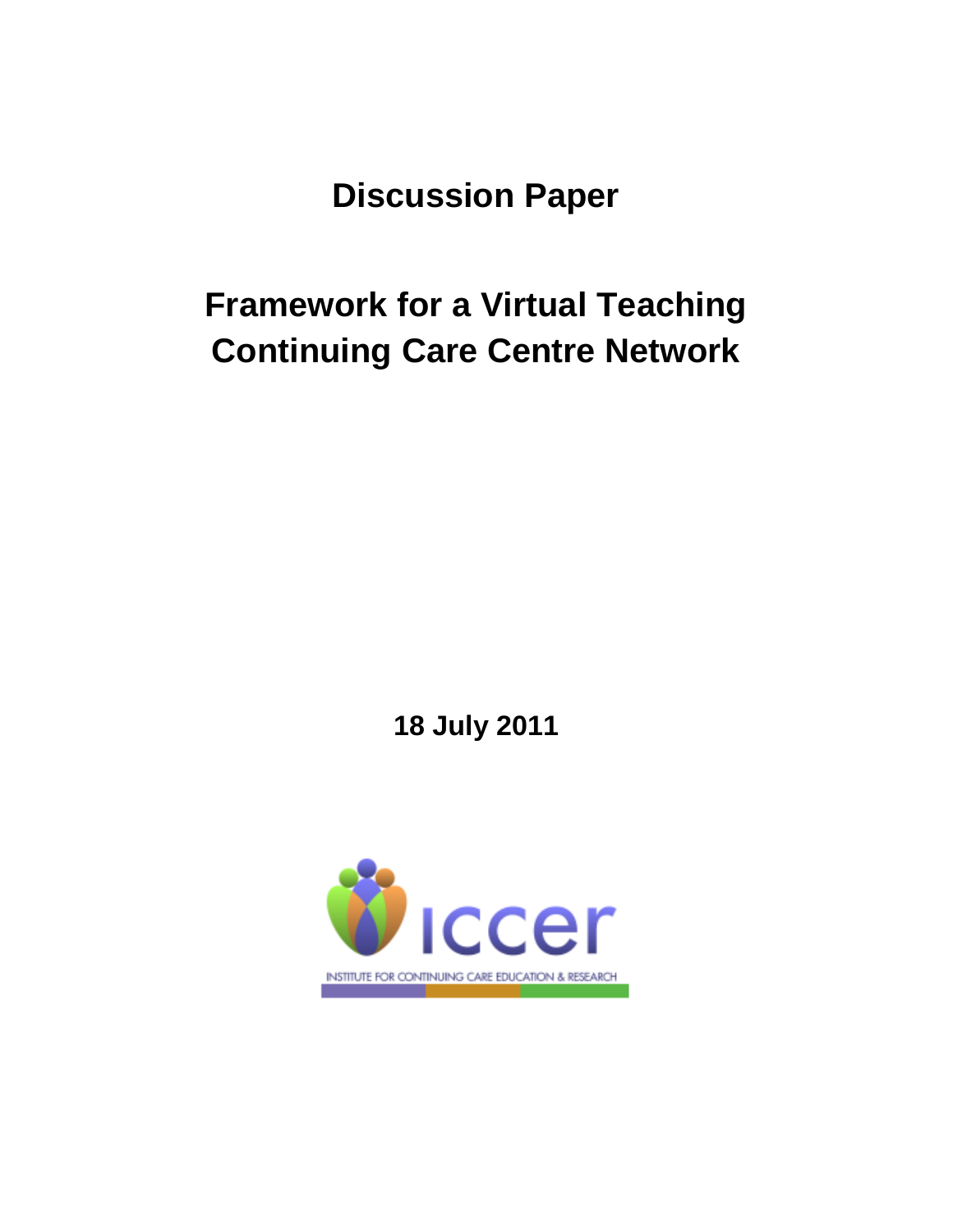### **Table of Contents**

| A.             |  |
|----------------|--|
| <b>B.</b>      |  |
| C.             |  |
| D.             |  |
| 1 <sub>1</sub> |  |
|                |  |
|                |  |
|                |  |
| E.,            |  |
| F.             |  |
| 1 <sub>1</sub> |  |
| 2.             |  |
| 3.             |  |
| G.             |  |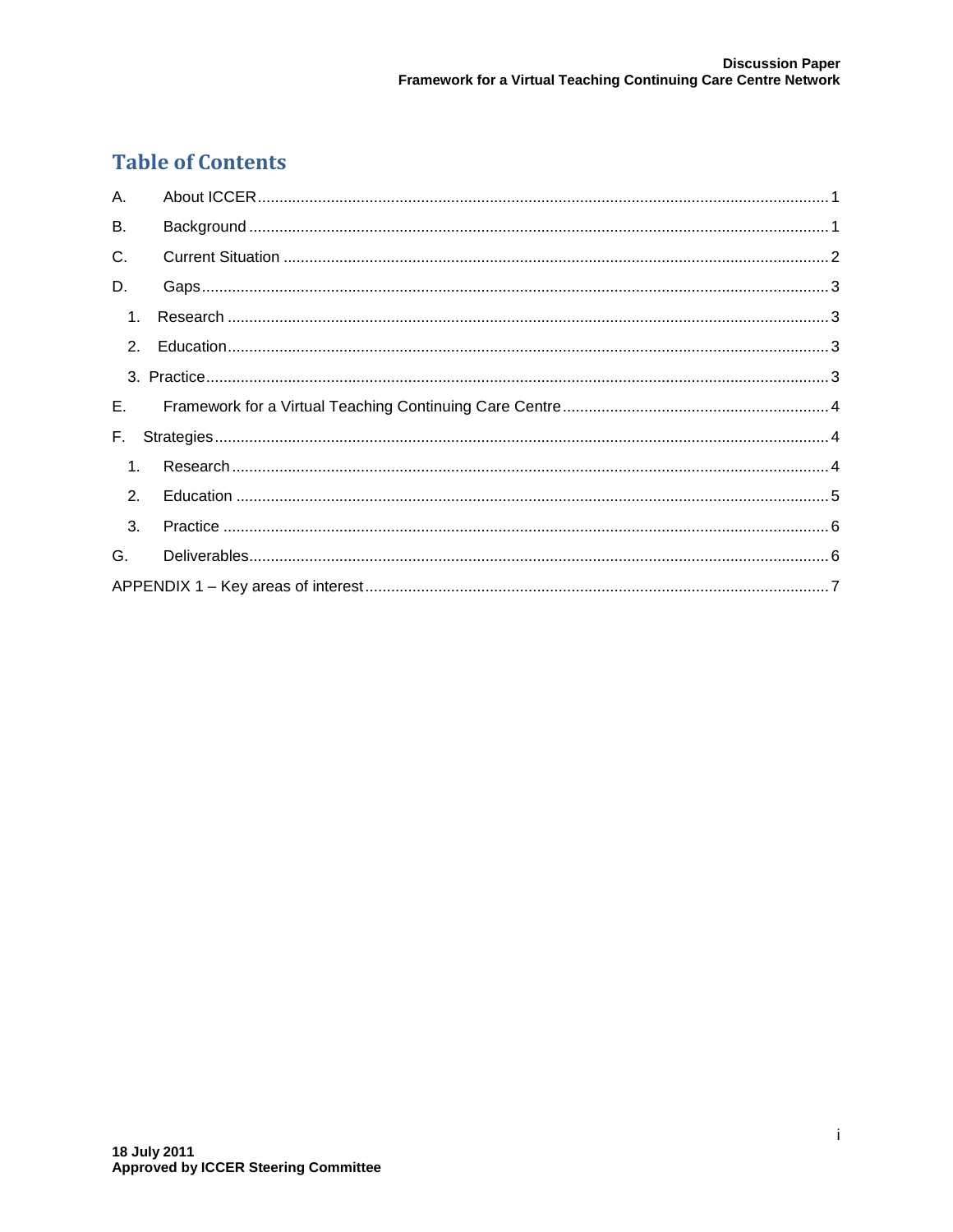# <span id="page-2-0"></span>**A. About ICCER**

The Institute for Continuing Care Education and Research (ICCER) is a collaborative endeavour between member organizations focusing on continuing care education and research in Alberta.

ICCER is intended to provide an ideal environment to create synergies, resulting in leading edge research and evidence, and allowing for innovation and the implementation of best practices.

#### **Mission**

The Institute will enhance the quality of life for those served in the continuing care system by creating a continuum of learning and research, and by ensuring excellence in education for students.

#### **Vision**

ICCER will be a partnership of practitioners, researchers, educators, and learners collaborating to provide the best care and quality of life for those served by the continuing care system.

#### **ICCER Strategic Objectives**

- $\triangleright$  Foster innovation in education and training of care providers
- $\triangleright$  Strengthen the effectiveness of the clinical practicum experience in the continuing care environment
- $\triangleright$  Stimulate and support research and its application in continuing care
- $\triangleright$  Share and exchange knowledge and expertise with the community
- <span id="page-2-1"></span> $\triangleright$  Promote continuing care as a career of choice

### **B. Background**

The concept of ICCER developed out of plans to develop a teaching continuing care centre which would incorporate teaching and research into the day-to-day operations of a care facility. Although this is typically done in acute care settings, it is rare within the continuing care sector.

#### **Figure 1 – Interaction of Education, Research, Policy, and Practice in Continuing Care**



Once the founding partners realized that building a new, separate facility would take time in the existing economic climate, they turned to developing ICCER, a virtual institute with a mandate to stimulate research and its application in continuing care; to share knowledge and expertise with the practice community; and to strengthen the effectiveness of clinical practicums in order to promote continuing care as a career of choice.

Research, education, and practice should be closely linked, as the adjacent diagram shows. As new initiatives are developed in health care and in continuing care, the results can lead to the development of new educational programming, the enhancement of existing educational programming, or the inclusion of innovations such as technology integration. As the educational programs adapt, there

**18 July 2011 Approved by ICCER Steering Committee**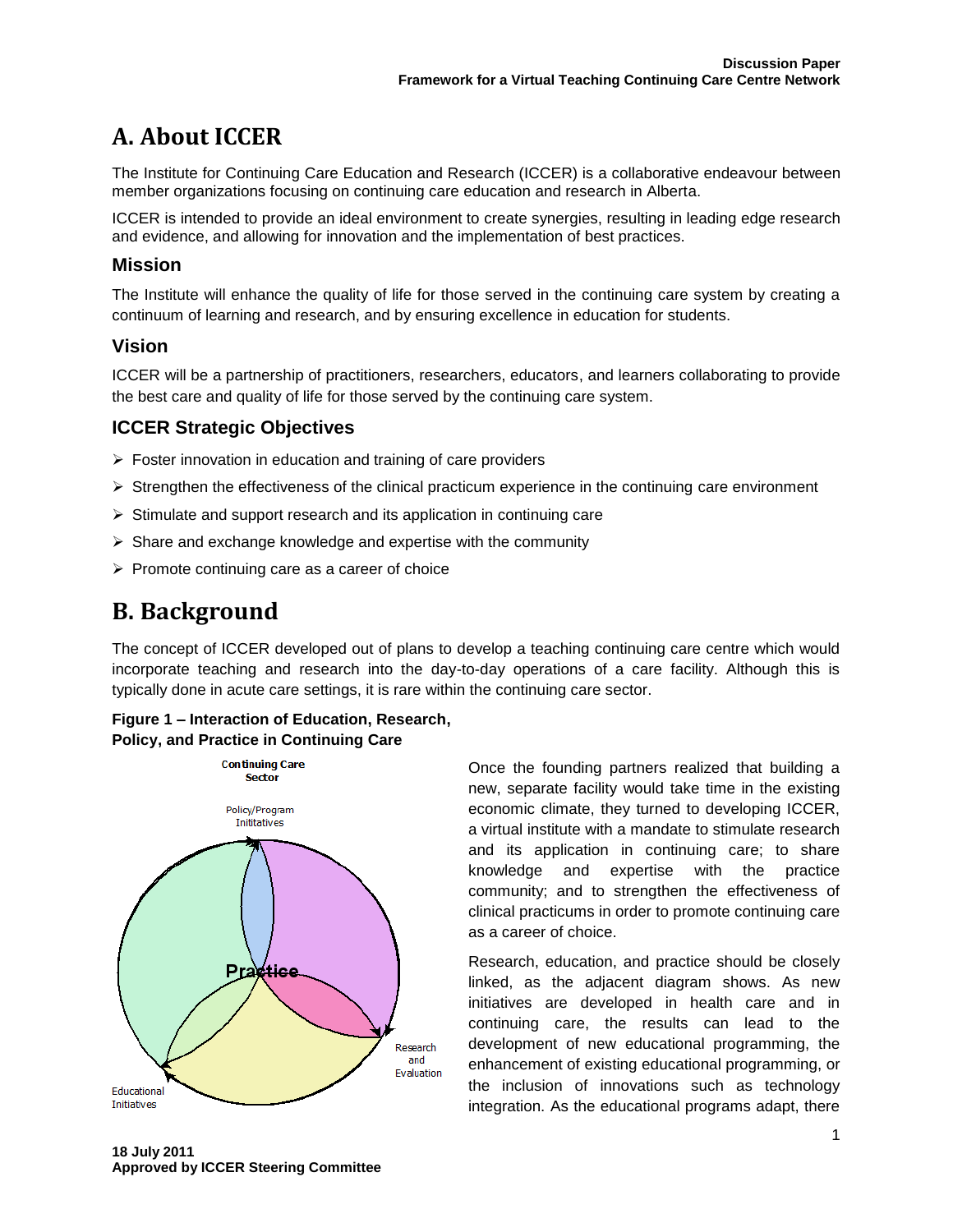is a need for additional research/evaluation to see if the programs are addressing the original needs.

ICCER, to address these needs, is developing a virtual teaching continuing care centre, based on the expertise and interests of its members, and the operational expertise of the three current provider members.

### <span id="page-3-0"></span>**C. Current Situation**

The three provider organizations (Bethany Care Society, CapitalCare, and Excel Society) have a range of facilities and programs, including independent living with supports, day programs, designated supportive living, long term care, young adult specialized residential care, and specialized dementia care. They have facilities in Edmonton, Calgary, Red Deer, Cochrane, High River, Airdrie, and Sylvan Lake.

Although many of sites have student placements, not all of the placement opportunities are ongoing. For instance, a site may have a physical therapy student on an occasional basis, although the physical therapist (and the site) is able and interested in having students on a regular, ongoing basis<sup>1</sup>.

Researchers from the University of Alberta, the University of Calgary, and Red Deer College use the various sites as a basis for research, but, with the exception of CapitalCare, which has a permanent Research Unit, research is often not strategically planned with input from the front-line providers and is based solely on the interests of the researchers, not of the provider organization.

Each of the three provider organizations has a number of ongoing relationships with researchers or other organizations, but they tend not to be truly collaborative or mutually beneficial. All three strive to be innovative and actively seek to apply research and evidence based best practices to improve client care.

| Organization                                                      | Bethany | CapitalCare  | <b>Excel</b> |
|-------------------------------------------------------------------|---------|--------------|--------------|
| Activity                                                          |         |              |              |
| In-house research unit                                            |         |              |              |
| Licensed training<br>school                                       |         |              |              |
| <b>In-house Quality</b><br>Improvement teams                      |         |              |              |
| Integrated practical<br>nurse education                           |         | (one site)   |              |
| Research grant<br>process                                         |         | (not annual) |              |
| Regular educational<br>opportunities through<br>annual conference |         |              |              |

 $1$  For some disciplines regular and ongoing may mean once a year. For instance, pharmacy technicians have student placements once during their educational program.

j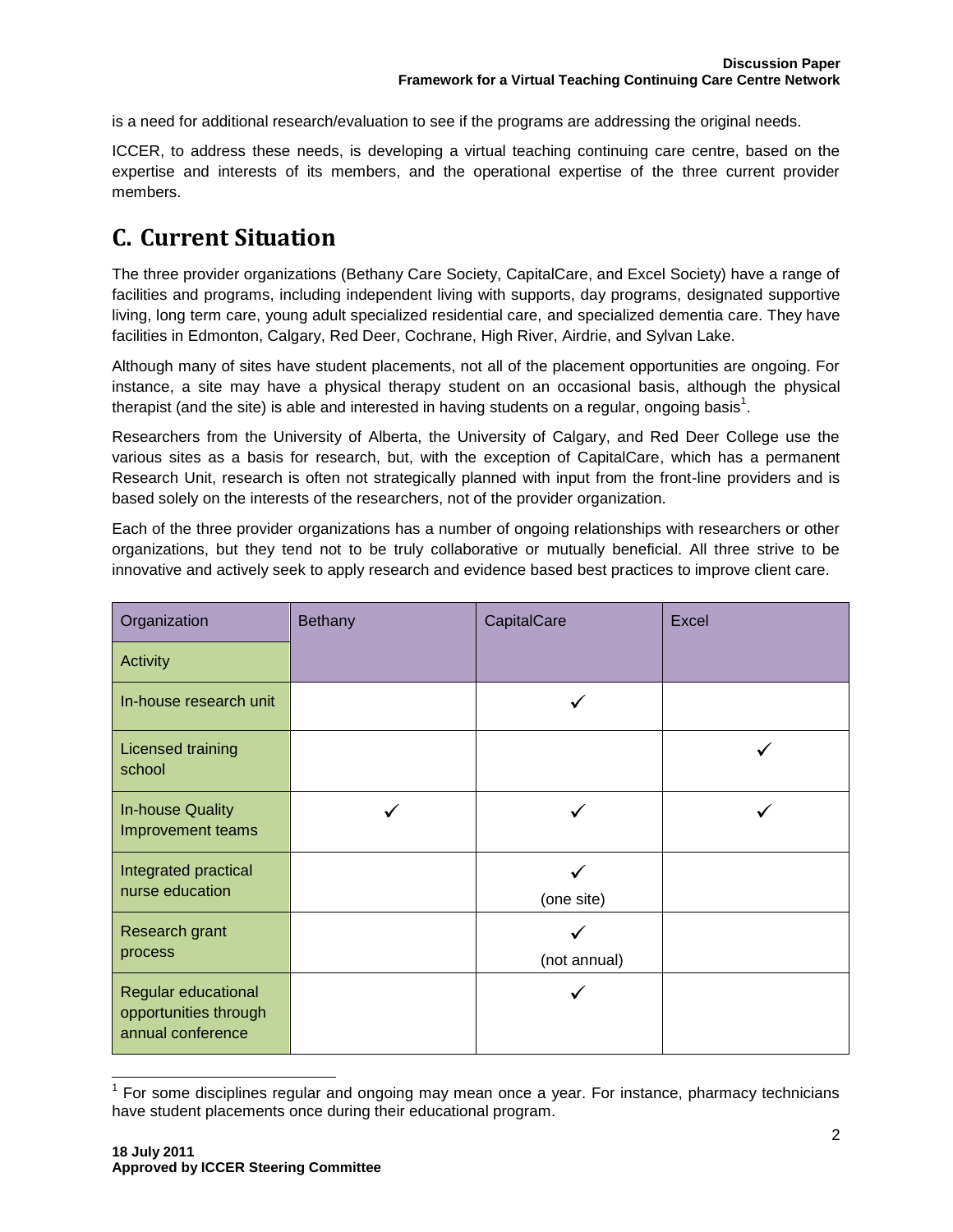### <span id="page-4-0"></span>**D. Gaps**

### <span id="page-4-1"></span>*1. Research*

What is missing is a clear research/evaluation agenda, with collaborative partners who are interested in working with the provider organizations on an equal footing. Often the research is driven by the researchers and the research granting bodies - the researcher identifies a subject, the researcher writes the grant proposal, the researcher organizes and conducts the research, and finally the researcher writes up the research and disseminates it. The provider organizations frequently are listed as decision makers on the proposals and provide the sites and subjects for research, but are not necessarily an equal partner in developing research questions, planning the research methodology, analyzing and interpreting the results, and applying the outcomes to clinical care.

Once research has been completed, there is a lack of consistency in how findings are disseminated and applied. Unless the organization is an equal partner in the research, the results may not be shared by the researcher, or at least not in a timely manner. Once research findings are released or published, there is no consistent method of applying and sharing the results to improve practice.

Research needs to be seen in its broadest sense and include applied research, quality improvement, knowledge synthesis, and evaluation activities. It should be seen as something organizations do regularly, not something that is done to them by academics. It is also important that the research be meaningful to the provider organizations; at this time there is a lack of workforce research being done at the level of health care aides.

#### <span id="page-4-2"></span>*2. Education*

All three provider organizations have student placements. Some of these placements (e.g. nursing students, pharmacy students) have to be organized through Alberta Health Services placement service. Other placements are arranged between the provider organization and the placement coordinators of individual programs from various post-secondary institutions (PSIs).

What is lacking is full knowledge on the part of the provider organizations as to what educational programs could benefit from placements, and, on the part of the PSIs, what educational opportunities the provider organizations could offer to students. With the focus on teams in clinical care, there is also a need to coordinate placements so that students obtain a team experience in clinical care practicums.

On the reverse side, the educational partners need to have greater awareness of what placement opportunities (both for regular practicums, as well as independent research/study projects) could be provided by the provider organizations. The educational partners need to be better aware of issues in practice that could be addressed by the educational programs.

#### <span id="page-4-3"></span>*3. Practice*

The provider organizations provide a natural setting for education and research; however, they need to ensure that the staff are fully functioning and capable of working at full scope of practice.

AHS has been offering in-services to facilities, particularly at the Designated Assisted Living level, on subjects such as infection control. Organizations need the ability to have best-practice learnings offered to staff on important subjects and in a timely manner. There is a role, not currently met, for technology and online learning (just-in-time learning), particularly for health care aides.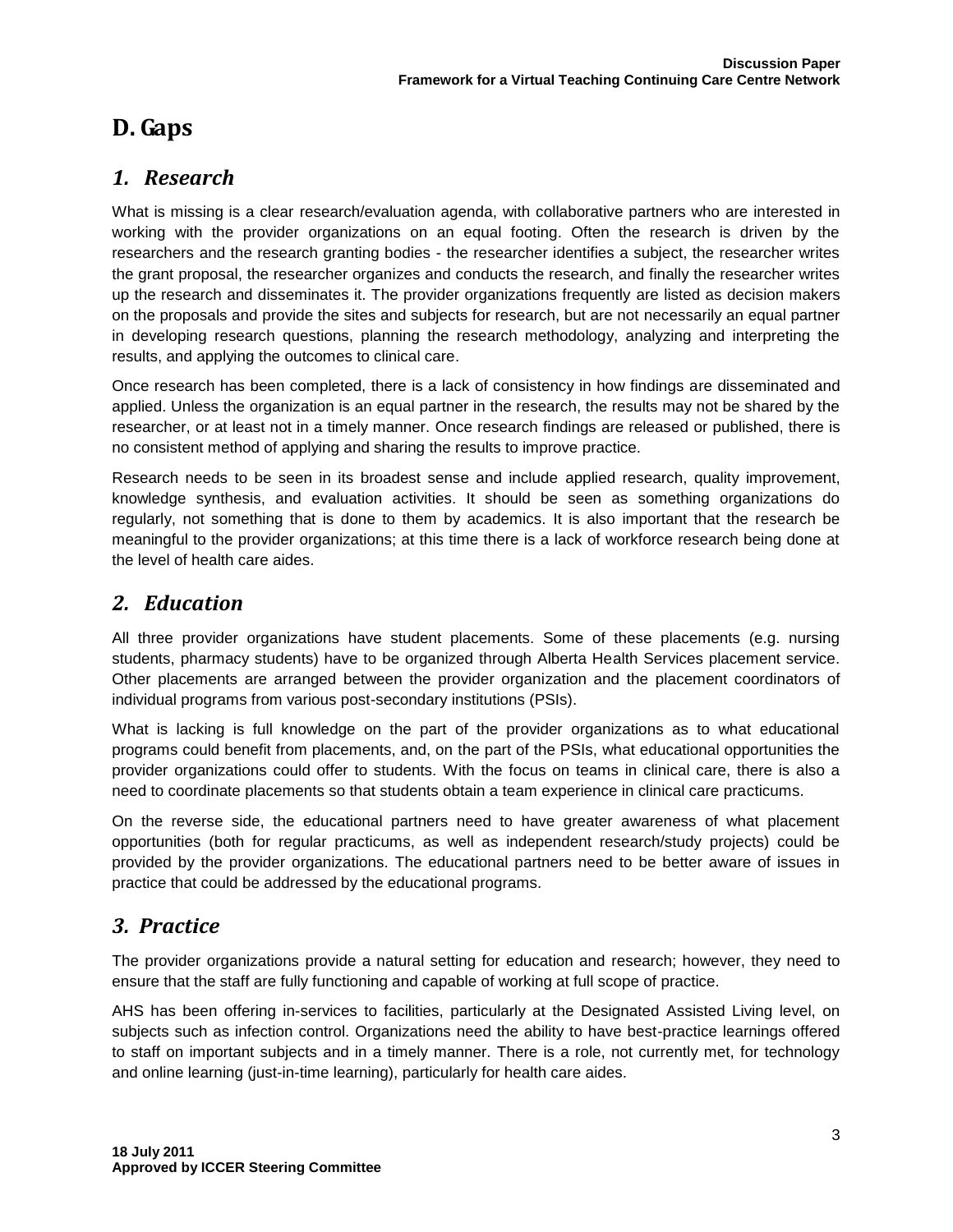There is a need for training and supporting leadership at all levels of the continuing care workforce. Many new graduates have some leadership skills, but they lack the experience. Leadership and team building skills need to be encouraged and supported through in-service instruction.

# <span id="page-5-0"></span>**E. Framework for a Virtual Teaching Continuing Care Centre**

The development of a Virtual Teaching Continuing Care Centre (VTCCC) will strengthen the linkages between education, research/evaluation, and practice. The VTCCC will take the attributes of a defined "bricks and mortar" centre, without the physical limitations of working in one organization. The VTCCC will utilize the skills, knowledge, and experience of existing ICCER member organizations, and leverage them to meet needs by expanding and enhancing knowledge transfer in education, research and practice.





Figure 2 shows ICCER network schematically. The ICCER members work together to enhance continuing care through the constructs of needs, practice, education, research, and knowledge translation.

The VTCCC will be based upon intentionality, network development, and capacity building.

In order to expand the developing network of ICCER affiliates, it may be necessary to go beyond the Steering Committee and establish an advisory committee to link providers, educators, and researchers from across the province.

At the same time, ICCER to needs to join other networks to learn and grow from those experiences. For example, the University of Alberta is developing an Interdisciplinary Health Research Academy (IHRA)

to advance, facilitate, and support cross-faculty and multi-partner interdisciplinary health research to better understand and resolve health issues and challenges facing individuals, communities, health care providers, health systems and governments. As a collaborator in IHRA, ICCER can learn from their experiences, and at the same time lobby on continuing care issues.

# <span id="page-5-1"></span>**F. Strategies**

Although ICCER's mandate is provincial, ICCER follows the precept "think globally, act locally". As such, the activities of the teaching continuing care centre will be based initially within the boundaries of the three ICCER provider organizations and two PSIs. The learnings will be shared provincially. The overall goal is to improve the quality of continuing care across Alberta.

### <span id="page-5-2"></span>*1. Research*

ICCER member organizations will purposefully become partners in regular exploration of research opportunities and needs, including the initial research grant applications to align priorities and expectations, and ensuring adequate resources for organizations to be full partners in research projects. ICCER will develop a process for identifying potential research partners, and will plan for Knowledge Translation (i.e. how to ensure research gets to best practice working groups  $\rightarrow$  best practice leaders  $\rightarrow$ practice).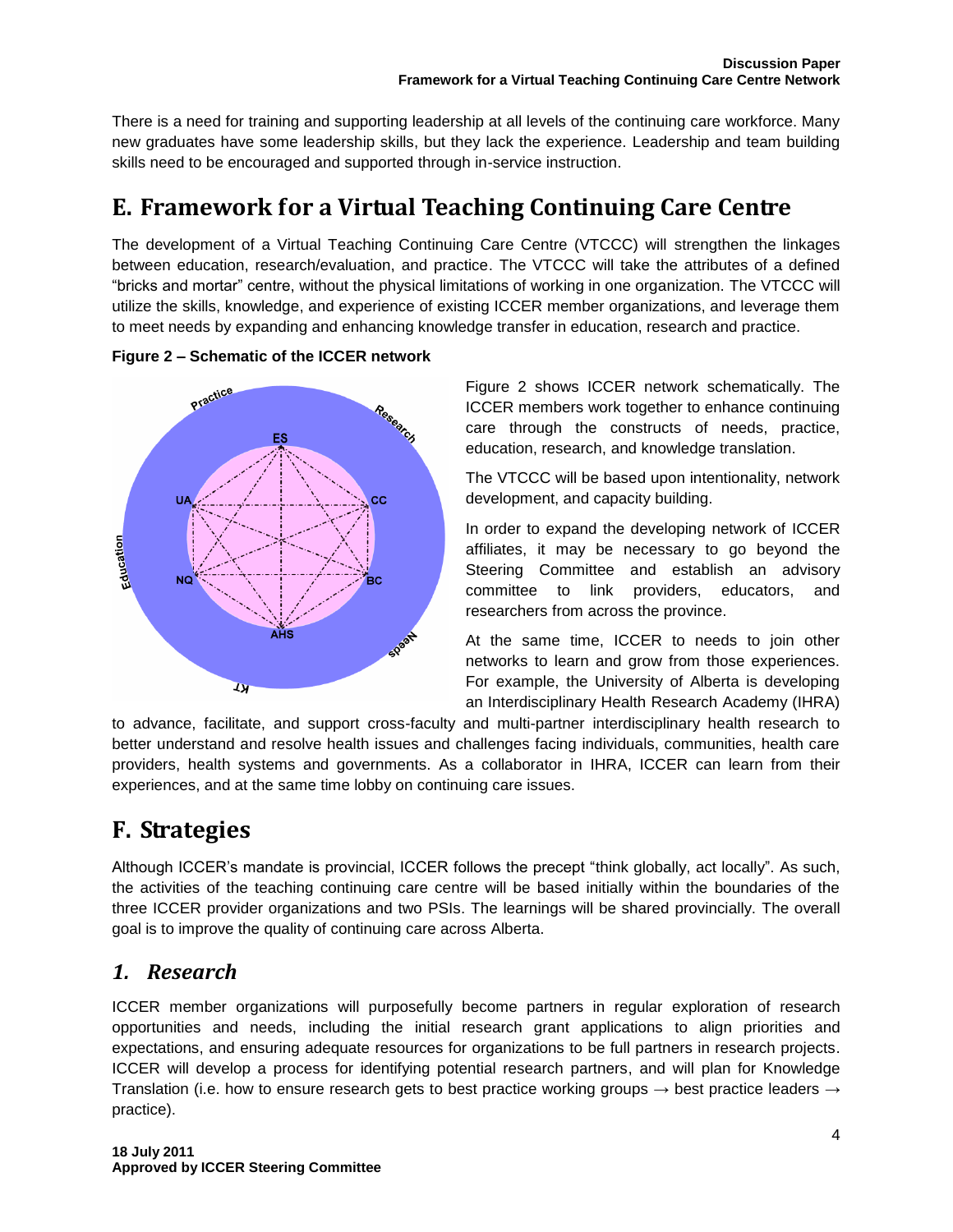In order for ICCER members to be equal partners in the research, ICCER should facilitate the identification of a series of research themes that are pertinent to the needs of the provider organizations. Once the themes are identified, all members can support the initiatives either through participation or in principle. This will allow academic institutions to provide project leadership for research while the providers provide the context.

The principles of community-based research (community-situated, collaborative, and action-oriented) need to be integrated into the foundation of the TCCC. As well, capacity in applied research, at both NorQuest College and University of Alberta, needs to be nurtured. There is a need to understand the research/practice interface. This will provide the opportunity for learnings to be shared, instructors to engage in meaningful research either independently or with students, and for students do research while doing their clinicals/practicums, or while studying (i.e., capping projects or thesis). The fundamental principle is that the research is a collaborative endeavour from problem identification through to clinical application of results.

Researchers need to translate research language into practical terms if front line staff are to understand and apply information into practice. Researchers need to be able to understand how research relates to both education and practice and be able to work with practitioners and educators.

### <span id="page-6-0"></span>*2. Education*

Educational activities be organized and directed toward increased continuing care workforce capacity and skills. It should include team building and be a positive placement experience for the students – encouraging continuing care as a career choice.

Using the themes that emerge from research needs, educational activities should be designed to support them. Then, when students go out for routine placements or for project placements, their activities can be directed around the common themes. For example, if leadership development is chosen as a theme, the PSIs would ensure education supports leadership development, and students would be encouraged to undertake projects that relate to leadership development.

The University of Alberta and NorQuest College will work to encourage student placements and projects with the three ICCER provider organizations. This would include students from:

| <b>University of Alberta</b>     | <b>NorQuest</b>            |
|----------------------------------|----------------------------|
| Human Ecology                    | Day home provider          |
| Medicine                         | Health care aide           |
| Nursing                          | Mental health assistant    |
| <b>Nutrition</b>                 | Pharmacy technician        |
| <b>Physical Therapy</b>          | Physical therapy assistant |
| Pharmacy                         | <b>Practical nurse</b>     |
| Occupational Therapy             | Social work                |
| Psychology                       | Therapeutic recreation     |
| <b>Public Health</b>             |                            |
| <b>Recreation Administration</b> |                            |
| Sociology                        |                            |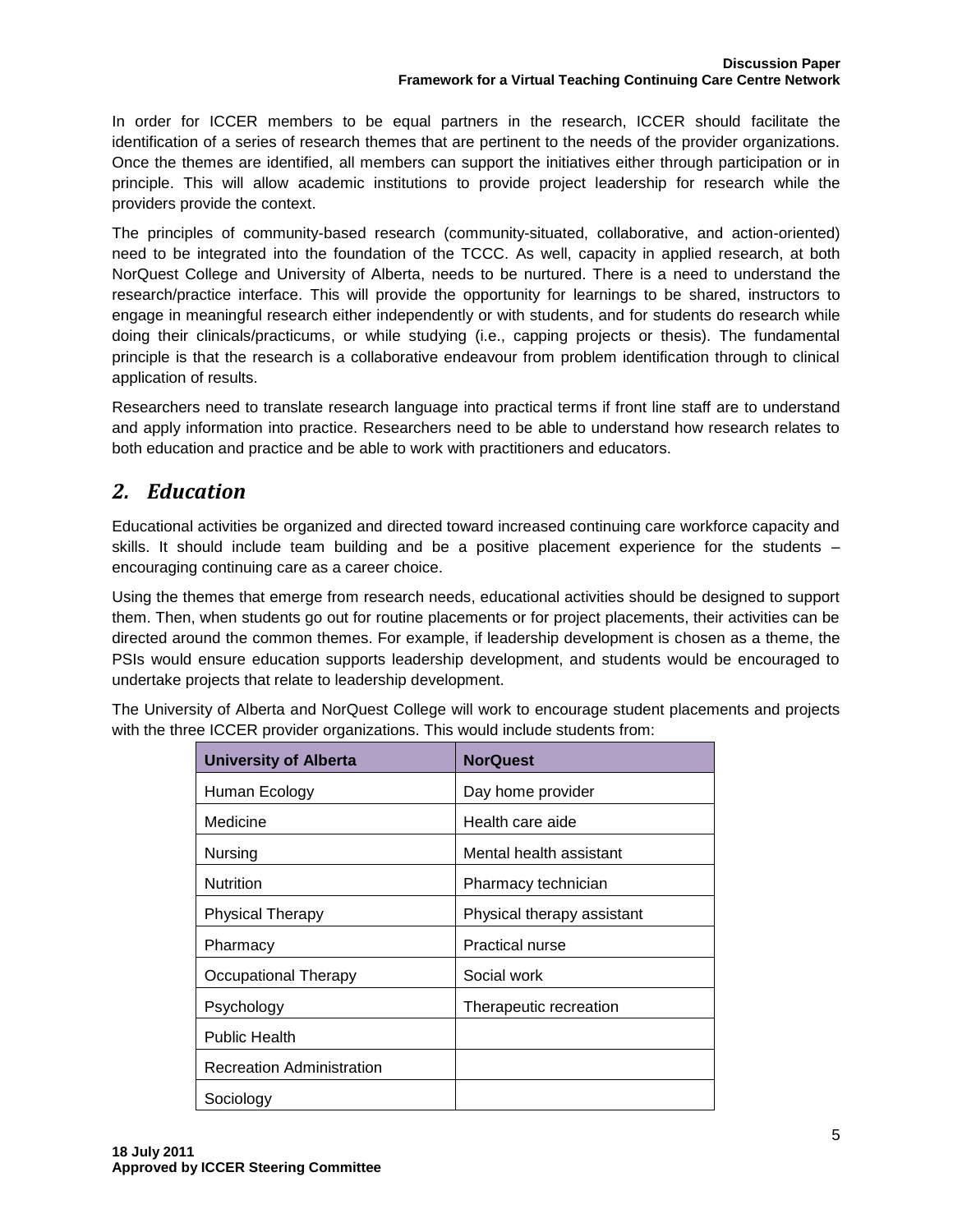| <b>University of Alberta</b>  | <b>NorQuest</b> |
|-------------------------------|-----------------|
| Speech-Language Pathology     |                 |
| Social Work (UofC - Edmonton) |                 |

Students from the University of Alberta include those from the existing Edmonton and Augustana campuses, as well as from the future Calgary campus. Students may be involved directly through their faculty (e.g. routine student practicum), or through an interdisciplinary educational opportunity (e.g. community collaboration through the Health Sciences Education and Research Commons).

Educators routinely take new research findings and share it with students in the classroom. Provider educators could benefit from integrating evidence based practice into their educational offerings and could work together as facilitated by ICCER.

Educators need to translate research language into practical terms if front line staff is to understand and apply information into practice. They also need to appreciate demands on staff time.

Educators need to understand the different care givers that make up the teams at the various sites (professional practitioners and front-line staff) and the limitations in funding that support the teams, i/e/ number and type of staffing component.

#### <span id="page-7-0"></span>*3. Practice*

Staff in the provider organizations needs to be working to their full scope of practice.

Communities of Practice need to be developed to support continuing care staff, educators, and researchers in specific clinical areas. Research questions need to arise from ongoing clinical practice.

The various social media, and how they can be used to support practice, needs to be examined. For example, Facebook groups can be the infrastructure for Communities of Practice.

Community-based research principles need to be imbedded in practice. Practitioners need to be comfortable with research concepts in order to understand and fully participate.

### <span id="page-7-1"></span>**G. Deliverables**

- 1. Identify three to five overall themes for the VTCCC so that all three levels (practice, education, research) support these themes and activities for the next two to five years can be planned around the themes.
- 2. Develop a collaborative research process with researchers/funders/educators/provider organizations.
- 3. Establish teaching/learning communities where research and practice are integrated through intentional partnerships.
- 4. Create a network where experience/expertise is shared.
- 5. Build capacity for continuing care staff (front line/support/leadership) to understand and model the community of practice approach.
- 6. Encourage health related organizations to offer research grants for continuing care on an annual basis.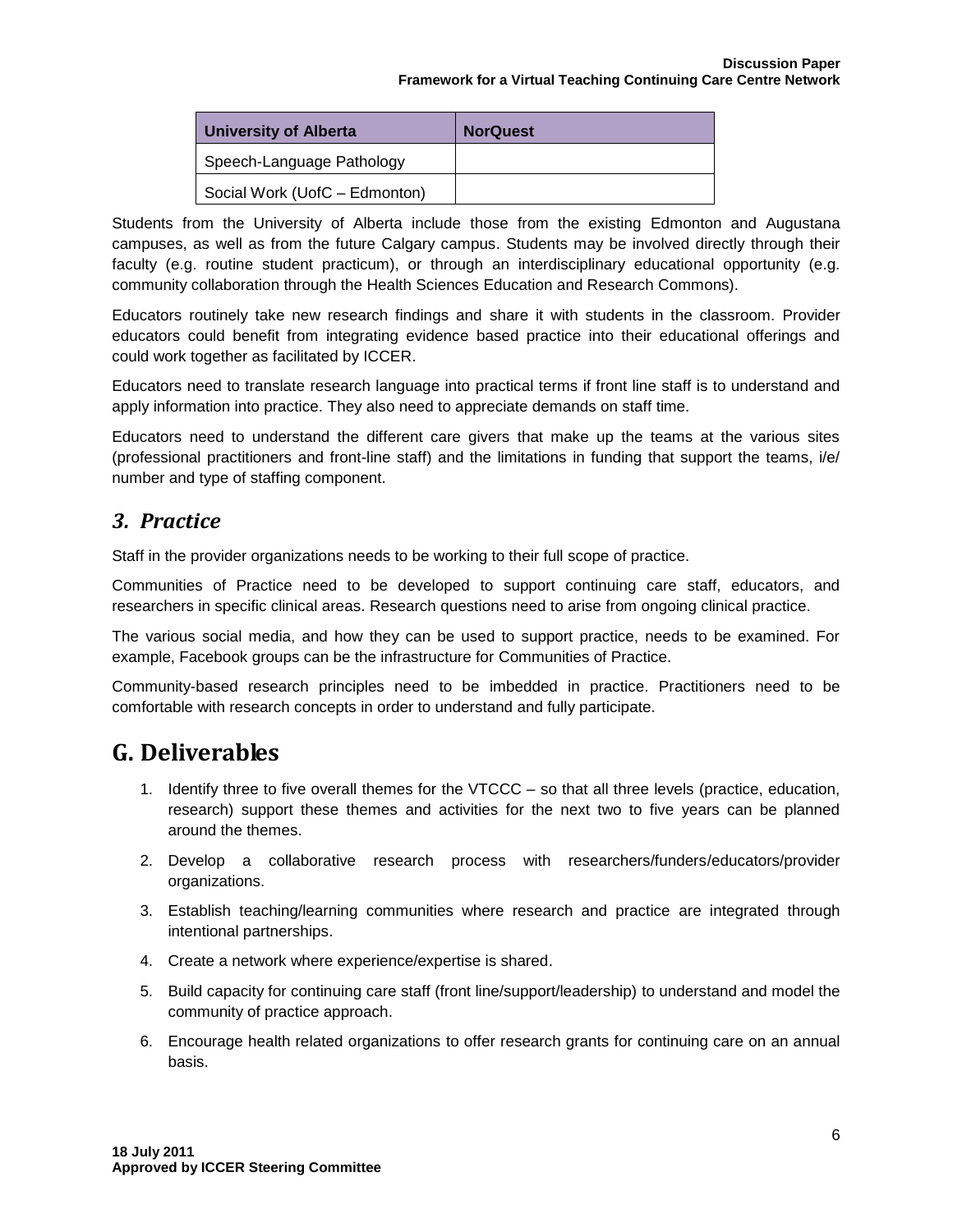# <span id="page-8-0"></span>**APPENDIX 1 – Key areas of interest**

Research, Practice, and Education are tightly connected. What happens in one area can affect the others.

Key areas of interest are:

- 1. Role definition
- 2. Leadership (informal/formal) for both Practical Nurses and Registered Nurses
- 3. Team development
- 4. Intercultural issues (emphasis on health care aides)
- 5. Development of options for adult learning (emphasis on health care aides)

Use of technology, best practices, and the integration of best practices are integral to all five areas of interest.

There are overlaps between 1, 2, and 3.

| <b>Issue/theme</b>  | <b>Potential Questions</b>                                                                                                                                                                      |
|---------------------|-------------------------------------------------------------------------------------------------------------------------------------------------------------------------------------------------|
| Roles definition    | There are many issues related to role definition on continuing care teams. Are care<br>providers working to the full scope of their practice?                                                   |
|                     | Do we have consensus re role of RNs in the future? As resource managers? with<br>LPNs providing the clinical leadership? Are all sectors working towards that?                                  |
| Leadership skills   | Leadership is not just at the RN or PN levels. There is both formal and informal<br>leadership. How do these relate and who takes on these roles?                                               |
|                     | RNs and PNs learn some leadership skills but lack experience. Often too high<br>expectations are placed on new graduates. Are educational programs meeting the<br>needs in terms of leadership? |
|                     | How do organizations build capacity for informal and formal leadership?                                                                                                                         |
|                     | There are no intentional ways to build leadership capacity at this time, how do<br>organizations change this?                                                                                   |
|                     | Who brings the day to day leadership that can develop the team?                                                                                                                                 |
|                     | Are health care providers, particularly LPNs, able to communicate effectively with<br>family and others involved in the client <sup>2</sup> relationship?                                       |
| Team<br>development | How do the teams in continuing care work? Are they effective interdisciplinary<br>teams? Do they function efficiently to provide best practices and optimal care to<br>the residents/clients?   |
|                     | Includes issues of family and others involved in the client relationship – the family<br>has a role, how do they fit on team?                                                                   |
| Intercultural       | Intercultural issues are important from two perspectives: i) understanding the                                                                                                                  |

<sup>&</sup>lt;u>2</u><br><sup>2</sup> The word client includes patients, elders, participants, and residents.